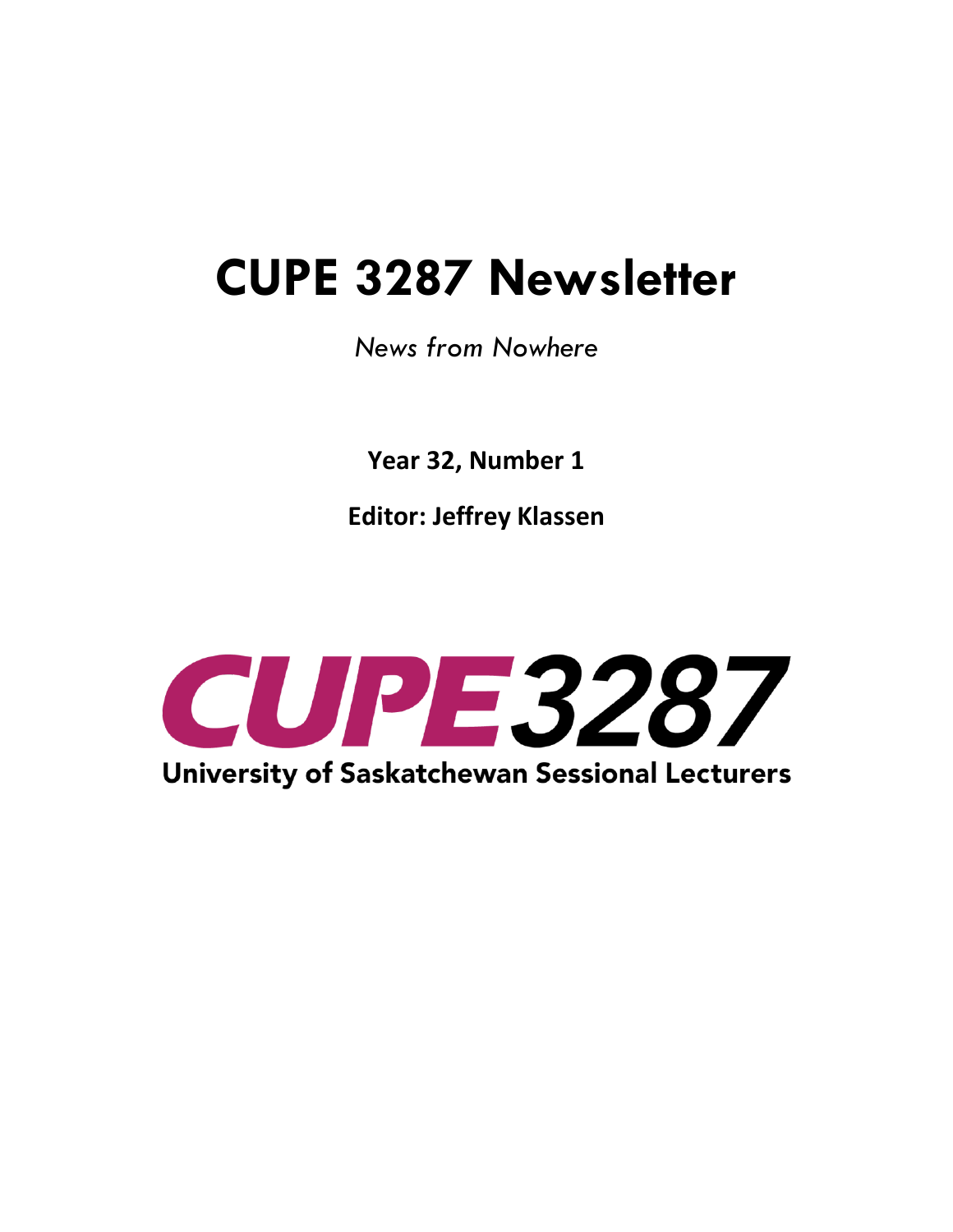| <b>Contents</b>                   |   |
|-----------------------------------|---|
| President's Message               | 2 |
| Editor's Message                  | 4 |
| <b>Special Membership Meeting</b> | 4 |
| <b>February 12 Meeting Agenda</b> | 5 |
| <b>Equality Statement</b>         | 6 |

#### **President's Message** *Will Buschert*

Welcome (or welcome back) to a new term at the University of Saskatchewan. As I'm sure you are all aware, the global COVID-19 pandemic continues. While there is light at the end of the tunnel – thanks to recently approved vaccines and ongoing public health measures – nearly all of us continue to teach remotely and the University continues to be a very different place than it was this time last year. The University has [announced](https://covid19.usask.ca/index.php) that the current "hybrid" (i.e., mostly remote instruction) model will remain in place for the 2021 Spring and Summer session; informally, the University's Pandemic Response and Recovery Team (PRT) has indicated that at least some COVID-related restrictions are likely to remain in place well into the Fall 2021 term.

On a much cheerier note, I'm pleased to report our Local has some new faces on its Executive Board. At the 2020 AGM, **Eleni Arvanitis-Zorbas** was acclaimed to succeed **Rhonda Anderson** as Recording Secretary and **Jeffrey Klassen** was elected to succeed **Gail Osachoff** as News and Communications Officer. There are also some new faces in other roles: **Yliana Baron**  **Gavidia** has stepped forward to serve as one of Local's Trustees, **Meredith Burles** has also agreed serve on our Good and Welfare Committee, and **Patrick Bulas** has agreed to succeed **Bill Rafoss** as our representative on the U of S Occupational Committee. We should congratulate all of these individuals for their service to our Union. Regular renewal is a sign of a healthy union and I'm personally looking forward to working with each of these individuals in their new roles.

At the same time, however, allow me to express once again our deepest thanks to **Rhonda Anderson** for her many years of service to the Union, **Bill Rafoss** for his many years of active participation in the life of the Union and his seven years of service on the OHC, and, perhaps most especially, to **Gail Osachoff** for her role in founding our Local *more than thirty years ago* and for her many years of service as Newsletter Editor and News and Communications Officer.

You may be wondering why are receiving this newsletter quite so early in the term. The short answer is because we have *still more* roles to fill. As you may recall, our [interim agreement](https://3287.cupe.ca/files/2020/09/CUPE-3287_USask-_Tentative-Agreement_Signatures-_August_25_2020.pdf) [pdf, 113. Kb] with the University, ratified in October of last year, includes a commitment by both parties to commence collective bargaining geared toward a new collective agreement "within six months prior" to the expiration of our current agreement. That means that collective bargaining could begin again as soon as the end of March 2021.

Accordingly, we will be holding a special membership meeting, via Zoom, on Friday, February 12, beginning at 4:00 PM. The main item of business for the meeting will be the election of up to four members to serve on the Negotiating Committee. (Any member in good standing of CUPE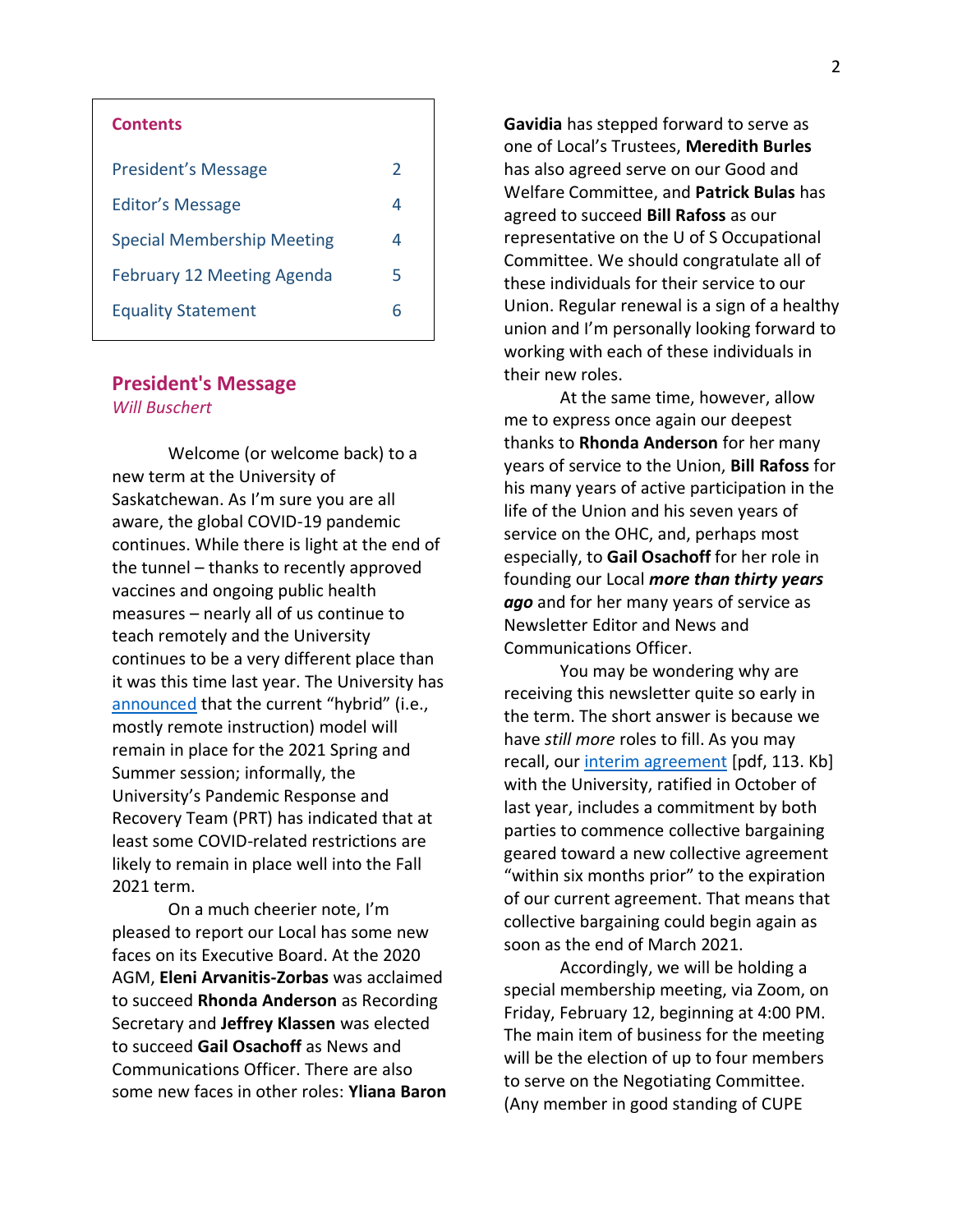3287 is eligible to serve; Committee members receive a stipend of \$50.00 per meeting attended.)

I always encourage members to attend membership meetings – and this one is no exception. Let me especially emphasize in this case, however, that serving on the Negotiating Committee provides a very important opportunity to make your voice heard and to help to improve pay, benefits, and working conditions for all of our members. So please make a point of attending if at all possible. If you are interested in serving on the Negotiating Committee but unable to attend the meeting, you can self-nominate by providing your contact information to the Recording Secretary [\(secretary.cupe3287@gmail.com\)](mailto:secretary.cupe3287@gmail.com) in advance of the meeting.

**EDITOR'S MESSAGE** *Jeffrey Klassen*

Dear members,

I am taking this opportunity to introduce myself as the newly elected News & Communications Officer for CUPE 3287. In addition to my involvement with the union, I have been a sessional lecturer for the Department of Linguistics since Fall 2019. I am happy to serve you all. My mandate includes the editing of this newsletter along with the creation of a new Communications Committee, which will be

formed at our members' meeting. If you are someone who is passionate about union service and would like to help with my mission to both foster communication with our membership and bolster our public image as an organization, I'd love for you to join the committee. You could simply attend the members' meeting and volunteer your own name during nominations, or you could write to me or Will Buschert if you would like to be nominated.

> Best, Jeff

## **Special Membership Meeting, Winter 2021**

#### **Via Zoom**

*Show your solidarity with labour justice! Join a committee!*

(Invitation links have been distributed to the membership via email. If you have not recevied your invitation email, please contact cupe3287@gmail.com)

**Friday, February 12, 2021**

Time: 4:00 PM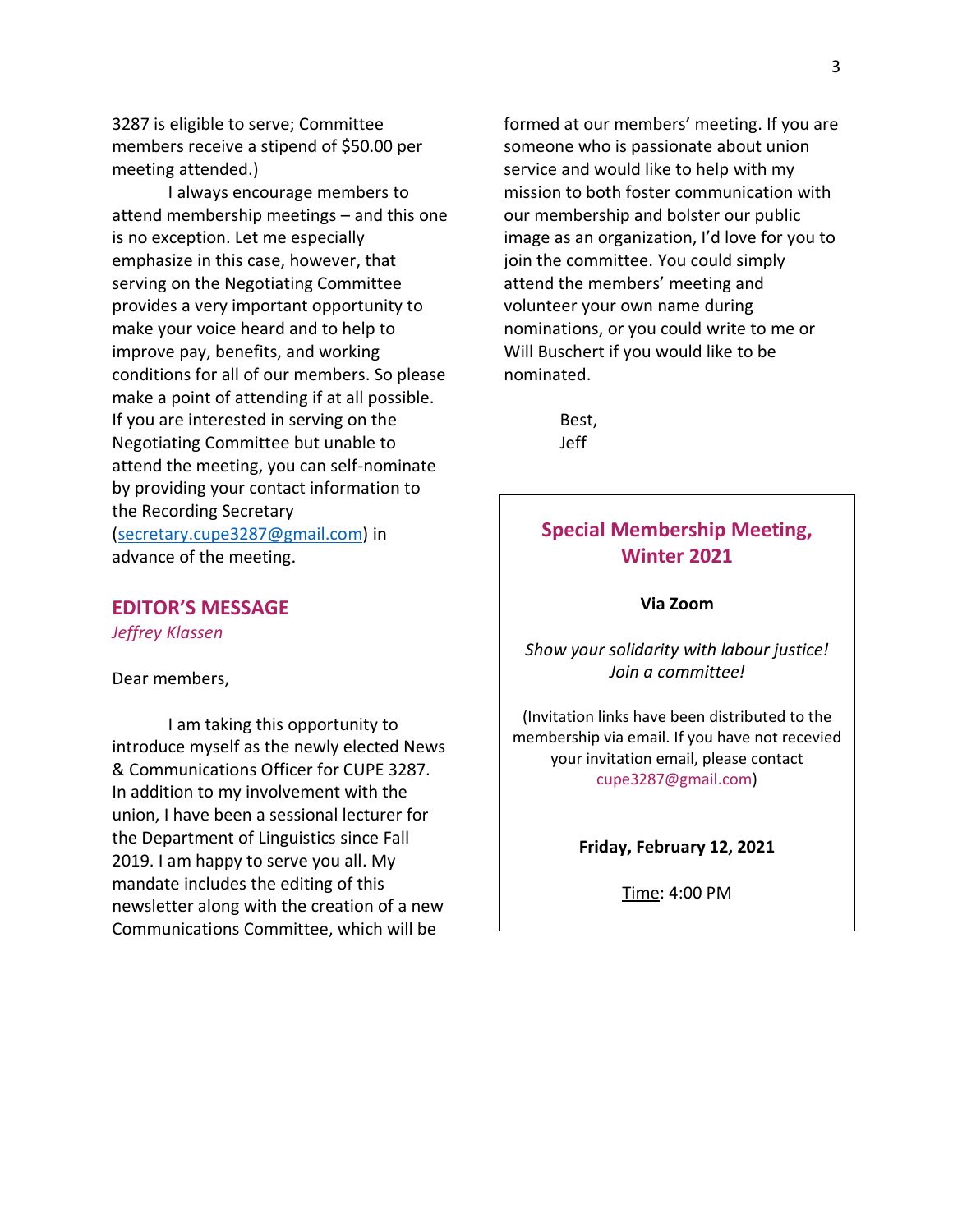

#### **SPECIAL MEMBERSHIP MEETING**

#### **February 12, 2021, 4:00 PM**

**Via Zoom (Meeting invitations circulated via email)**

#### **AGENDA**

- 1. Adoption of the agenda
- 2. Roll Call of Officers
- 3. Reading of the Equality Statement
- 4. Adoption of Minutes, AGM, December 7, 2020
- 5. Matters Arising from the Minutes
- 6. Motion: Acceptance of new members
- 7. Secretary-Treasurer's Report
- 8. News and Communications Officer's Report
- 9. Executive Report
	- a. SJUMC Report
	- b. Membership Numbers
	- c. Implications of (yet another) A&S budget "crisis"
- 10. Election: Members of the Negotiating Committee (up to four)
- 11. Election: *Ad Hoc* Committee to approve AP/PD/Tuition Waiver applications
- 12. New Business
- 13. Adjournment